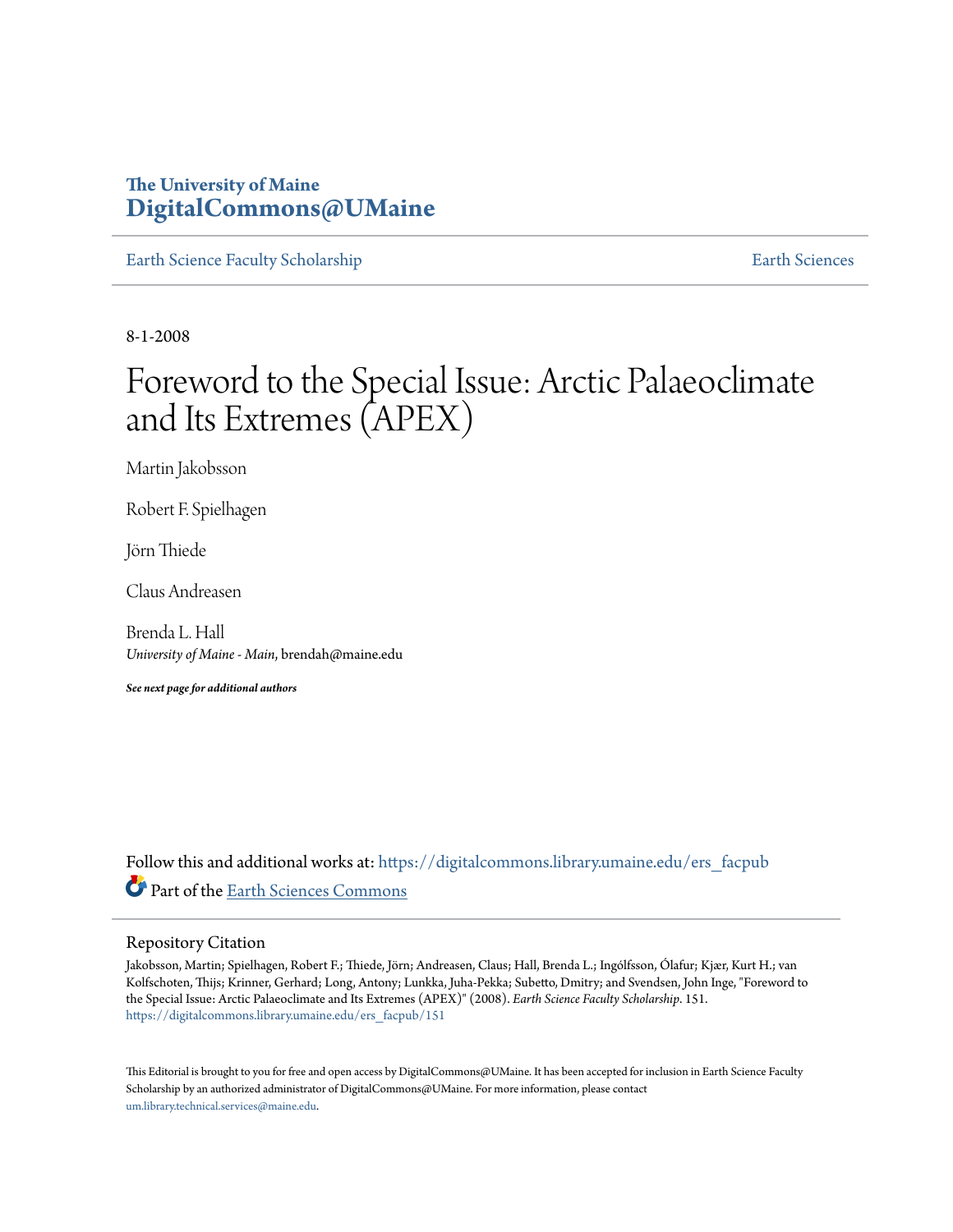### **Authors**

Martin Jakobsson, Robert F. Spielhagen, Jörn Thiede, Claus Andreasen, Brenda L. Hall, Ólafur Ingólfsson, Kurt H. Kjær, Thijs van Kolfschoten, Gerhard Krinner, Antony Long, Juha-Pekka Lunkka, Dmitry Subetto, and John Inge Svendsen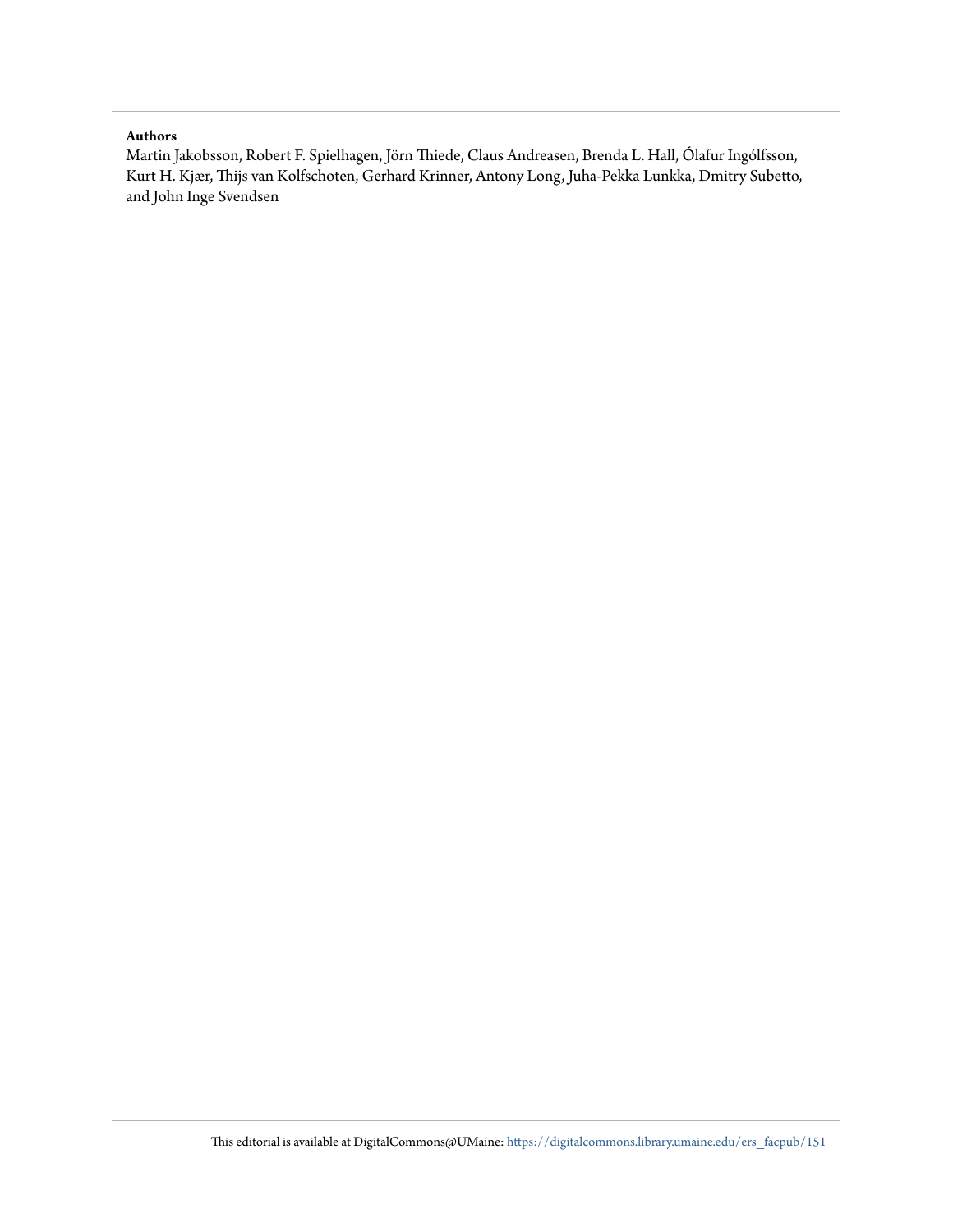

# **Foreword to the special issue: Arctic Palaeoclimate and Its Extremes (APEX)**

Martin Jakobsson<sup>1</sup>, Robert F. Spielhagen<sup>2</sup>, Jörn Thiede<sup>3</sup>, Claus Andreasen<sup>4</sup>, Brenda Hall<sup>5</sup>, Ólafur Ingólfsson<sup>6</sup>, Kurt H. Kjær<sup>7</sup>, Thijs van Kolfschoten<sup>8</sup>, Gerhard Krinner<sup>9</sup>, Antony Long<sup>10</sup>, Juha-Pekka Lunkka<sup>11</sup>, Dmitry Subetto<sup>12</sup> & John Inge Svendsen<sup>13</sup>

1 Department of Geology and Geochemistry, Stockholm University, Svante Arrhenius väg 8c, SE-10691 Stockholm, Sweden

2 Academy of Sciences, Humanities and Literature, Mainz, Geschwister-Scholl-Str. 2, DE-55131 Mainz, and Leibniz Institute of Marine Sciences, Wischhofstr. 1-3, University of Kiel, DE-24148 Kiel, Germany

3 Alfred Wegener Institute for Polar and Marine Research, Bürgermeister-Smidt-Str. 20, DE-27568 Bremerhaven, Germany, and Department of Geography and Geology, Øster Voldgade 10, University of Copenhagen, DK-1350 Copenhagen K, Denmark

4 Greenland National Museum and Archives, Hans Egedevej 8, DK-3900 Nuuk, Greenland

5 Department of Earth Sciences, Bryand Global Sciences Center, and the Climate Change Institute, University of Maine, Orono, 04469 ME, USA

6 Department of Earth Sciences, University of Iceland, Askja 323, IS-101 Reykjavik, Iceland

7 Natural History Museum, Øster Voldgade 5-7, University of Copenhagen, DK-1350 Copenhagen K, Denmark

8 Faculty of Archaeology, Reuvensplaats 3, 2311 BE Leiden, Leiden University, the Netherlands

9 National Center for Scientific Research, Laboratoire de Glaciologie et Géophysique de l'Environnement, 54 rue Molière, FR-38402 Saint Martin d'Hères Cedex, France

10 Department of Geography, South Road, Durham University, Durham, DH1 3LE, UK

11 Institute of Geosciences, Box 3000, University of Oulu, FI-90014 Oulu, Finland

12 Department of Geography, Alexander Herzen State Pedagogical University of Russia, 6 Kazanskaya (Plekhanova), RU-191186 St. Petersburg, Russia 13 Department of Earth Science, Allégaten 41, and Bjerknes Centre for Climate Research, Allégaten 55, NO-5007 Bergen, University of Bergen, Norway

#### **Correspondence**

Martin Jakobsson, Department of Geology and Geochemistry, Stockholm University, Sweden Svante Arrhenius väg 8c, SE-10691 Stockholm. E-mail: martin.[jakobsson@geo.su.se](mailto:jakobsson@geo.su.se)

doi:10.1111/j.1751-8369.2008.00063.x

The recent mass loss of the Greenland ice sheet (Chen et al. 2006), the observed increases in the velocity of its fast-flowing outlets (Luthcke et al. 2006) and the melting of the permafrost demonstrate the profound changes occurring in the Arctic region as a result of global warming (ACIA 2005). This is corroborated by systematic satellite monitoring that shows there has been a progressive decrease in the extent of sea ice over the last 30 years, with a record low in 2007 (Comiso et al. 2008). Forward modelling predicts accelerated rates of sea-ice disintegration and the almost complete disappearance of Arctic Ocean summer sea-ice cover within this century. It is clear that the environment in the Arctic is changing at a pace not previously monitored by humankind. It is equally clear, however, that to place the current changes in a millennial time perspective, we need to know more about the Pleistocene natural variability and amplitude of, for example, the Greenland ice sheet, Arctic Ocean sea

ice and permafrost. Such a longer time perspective can only be established through international collaborative and multidisciplinary studies of nature's own archives, such as marine and terrestrial stratigraphic records, sediment distribution and landforms.

Studies of the palaeoenvironmental history of the Norwegian–Greenland Sea and the Arctic Ocean only took off when Holtedal (1955) studied the first sediment cores retrieved from the southern Norwegian Sea, and identified important changes in sediment composition at the transition from the Last Glacial Maximum (LGM) to the Holocene. Nansen had recovered the first Arctic sea-floor sediment samples during the voyage with the ship *Fram* in 1893–96, but it took another 90 years before the Swedish Ymer-80 expedition succeeded in recovering long and convincingly datable sediment cores from the deep-sea basins to the north of Svalbard (Boström & Thiede 1984).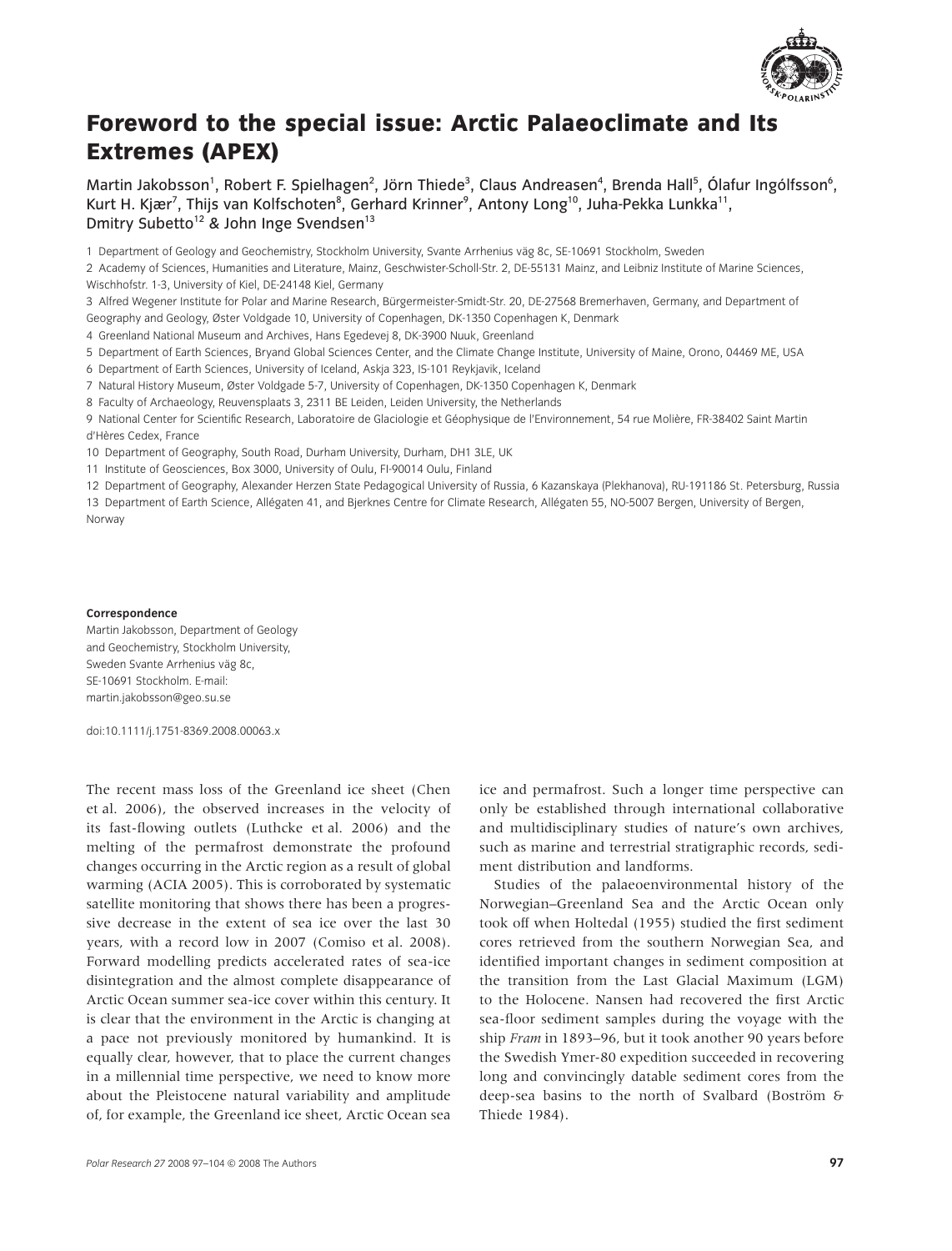The Late Cenozoic Evolution of the Polar North Atlantic Margins (PONAM, 1988–1994) and the Quaternary Environment of the Eurasian North (QUEEN, 1996– 2002) were two European Science Foundation (ESF) programmes that aimed to decipher the palaeoenvironmental history of the Arctic region. PONAM focused on the East Greenland and Svalbard–Barents Sea margins, and QUEEN focused on northern Eurasia. These two programmes documented new evidence for major changes in the Arctic environment driven by climate change. For example, during the last glacial–interglacial cycle, ice sheets repeatedly formed during stadials over the Barents and Kara seas, and expanded into the Arctic Ocean, only to almost completely disappear during subsequent interstadials (Elverhøi et al. 1998; Svendsen et al. 2004). In contrast, PONAM concluded that the East Greenland ice sheet showed only minor fluctuations during the same time period. In four synthesis maps, QUEEN compiled extensive new observations with previous work to constrain the Eurasian maximum ice sheet limits during the Late Saalian (>140 Kya), the Early Weichselian (100– 80 Kya), the Middle Weichselian (60–50 Kya) and the Late Weichselian (25–15 Kya) (Svendsen et al. 2004). In a subsequent paper by Larsen et al. (2006), some modifications of the extension of the Weichselian ice sheet in Arctic Russia were suggested. The reconstructed Eurasian ice sheet limits challenged long-held views regarding the maximum dimensions of the Arctic ice sheets, and currently the QUEEN reconstructions serve as standard boundary conditions in glaciological and climatological modelling experiments involving Late Quaternary ice sheet extent. We now think that major Late Quaternary glacial events alternated with periods of higher sea levels and warmer summer temperatures, resulting in the almost total disappearance of ice sheets over Eurasia. During some of the warmer intervals, the treeline moved as far north as the shores of the Arctic Ocean, and ice-age humans colonized the Arctic region (Pavlov et al. 2001). The Yana Rhinoceros Horn Site (Yana RHS) in north-east Asia (Beringia) indicates human occupation almost 30 Kya at 71°N (Pitul'ko et al. 2004).

The evidence that sedimentation rates in the central Arctic Ocean were on the order of one magnitude higher than previously considered (Jakobsson et al. 2000; Backman et al. 2004) gained acceptance with the QUEEN programme. This made investigations of palaeoceanographic changes using Arctic sediment cores more promising, as higher resolution marine stratigraphies than previously anticipated could be expected. The Eurasian ice sheets did not leave traces of their build-up and decay only in central Arctic Ocean sedimentary records (Spielhagen et al. 2004). During times of extreme ice sheet growth, the marine ice sheet components also deformed the sea floor on the Siberian shelves and slopes, and ice grounding was mapped, even on the Lomonosov Ridge, at water depths down to ca. 1 km in the central Arctic Ocean (Jakobsson 1999; Polyak et al. 2001). The subsequent postglacial history of the shelf areas was found to be influenced by a complex relationship of sea-level rise and river run-off (Bauch et al. 2001; Stein et al. 2004).

Despite the scientific advances of the PONAM, QUEEN and other recent research programmes, our understanding of the dynamics and amplitude of extreme environmental changes over a glacial cycle in the Arctic is still incomplete. This is a major scientific challenge for the palaeoclimatic community, and was the main underlying motivation for the current network programme—Arctic Palaeoclimate and Its Extremes (APEX).

The overall scientific goal of APEX is to understand Arctic palaeoclimate changes through an interdisciplinary approach that integrates marine and terrestrial science, and utilizes modelling and field observations. APEX was formed during the QUEEN closing meeting in October 2004 in Brorfelde, Denmark. The network is now formally endorsed by the International Arctic Science Committee (IASC) and was selected by the International Polar Year (IPY) International Council for Sciences/World Meteorological Organization Joint Committee to act as one of the leading coordinating programmes for the IPY 2007–08 palaeoclimate research activities. Thirty-six IPY projects, with participants from 15 European countries, and including Russia, Canada and USA, are clustered within APEX (Table 1).

This special issue of *Polar Research* includes the first set of papers presenting results from APEX research. Whereas some of the field areas and scientific questions from QUEEN are addressed in further detail, APEX has broadened the area of interest from the Eurasian Arctic to include the entire circum-Arctic region. The map in Fig. 1 showing field activities was updated during the APEX Second International Conference and Workshop in April 2008. The research papers presented in this issue are based on fieldwork from the perimeter of the Kara and Laptev seas, North and East Greenland, and the central Arctic Ocean and northern North Atlantic (Fig. 1).

This special issue is dedicated to APEX Steering Committee member and dear colleague, Igor N. Demidov, who died on 16 October 2007.

## **APEX research focus**

By "extremes", APEX targets conditions that occur at the end points of magnitude/frequency behaviour over glacial–interglacial cycles in the Arctic, such as maximum and minimum ice sheet extent, maximum and minimum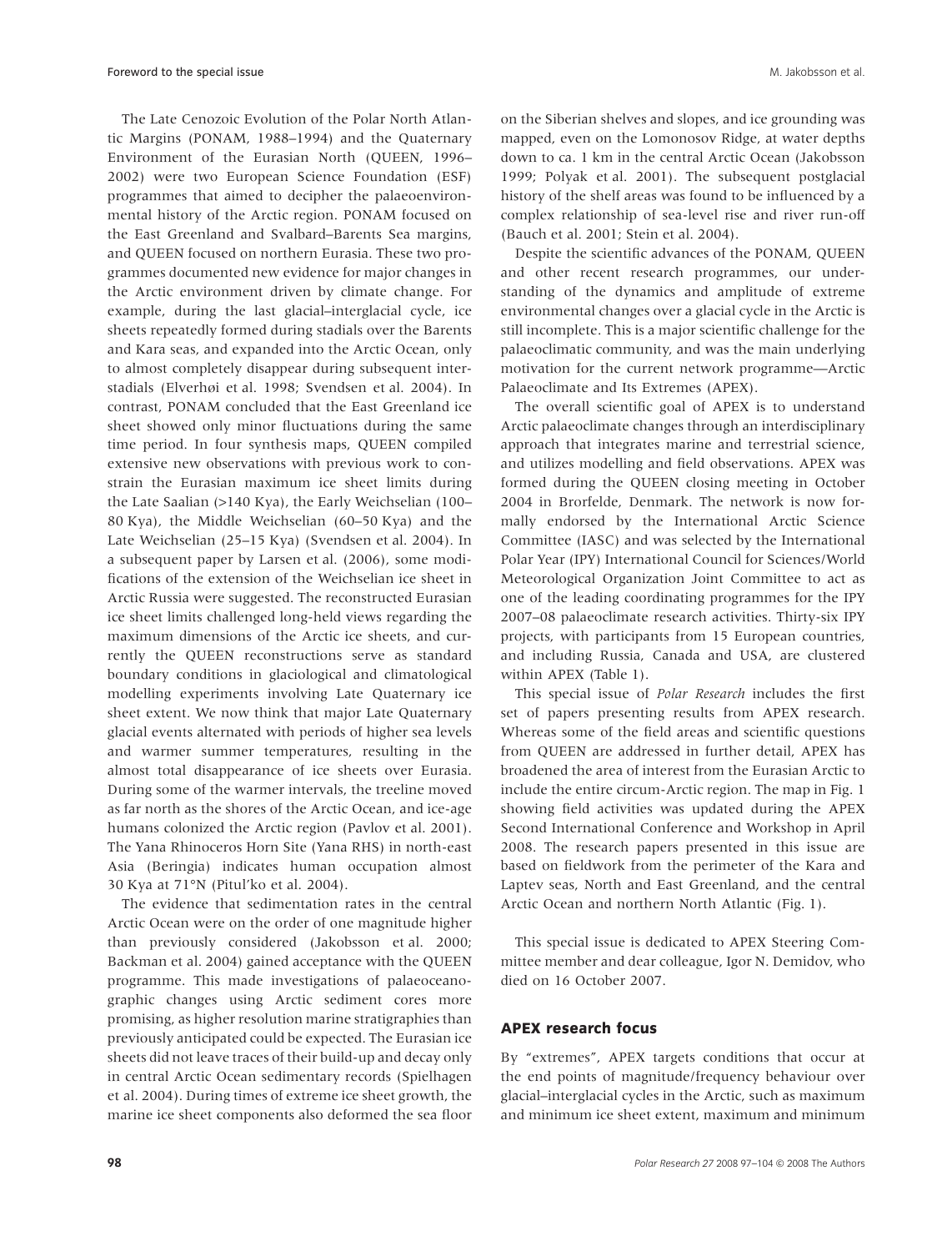| Table 1 List of field projects included in the Arctic Palaeoclimate and Its Extremes (APEX) research network. Fieldwork locations are shown in Fig. 1. |  |  |
|--------------------------------------------------------------------------------------------------------------------------------------------------------|--|--|
|--------------------------------------------------------------------------------------------------------------------------------------------------------|--|--|

| Fieldwork area | Fieldwork    |                                                                                                                                                                                                      |                                                                                                  |
|----------------|--------------|------------------------------------------------------------------------------------------------------------------------------------------------------------------------------------------------------|--------------------------------------------------------------------------------------------------|
| in Fig. 1      | year         | Project                                                                                                                                                                                              | Contact                                                                                          |
| $\mathbf{1}$   | 2007         | Late Glacial-Interglacial Paleoenvironment in Karelia                                                                                                                                                | Dmitry Subetto subetto@mail.ru                                                                   |
| $\overline{2}$ | 2008         | Sea-level Change in the White Sea Area                                                                                                                                                               |                                                                                                  |
| 3              | 2009         | Lake Records of Late Quaternary Climate Variability in Northeastern Siberia<br>(SibLake)                                                                                                             | Bernhard Diekmann<br>bernhard.diekmann@awi.de<br>Dmitry Subetto subetto@mail.ru                  |
| 4              | 2007         | Arctic Natural Climate and Environmental Changes and Human Adaptation:                                                                                                                               | Eiliv Larsen eiliv.larsen@ngu.no                                                                 |
| 5              | 2008         | from Science to Public Awareness (SciencePub)/Subsidence, Uplift and                                                                                                                                 |                                                                                                  |
| 6              | 2009         | Tilting of Traps-the Influence on Petroleum Systems (GlaciPet)                                                                                                                                       |                                                                                                  |
| 7              | 2007         | Lena-Novosibirskie Ostrova project                                                                                                                                                                   | Alexander Makarov makarov@aari.nw.ru                                                             |
| 8              | 2008         | Lena-Novosibirskie Ostrova project                                                                                                                                                                   |                                                                                                  |
| 9              | $2009 - 10$  | The South-eastern Fringe of the Eurasian Ice Sheets-Ice Sheet History and<br>Palaeoenvironmental Change in the Marginal Areas of Kara Sea-based Ice<br>Sheets During the Middle and Late Pleistocene | Per Möller per.moller@geol.lu.se                                                                 |
| 10             | 2007         | Permafrost and Environmental Dynamics during Quaternary Climate                                                                                                                                      | Lutz Schirrmeister                                                                               |
|                |              | Variations-Studies along the Dimitrii Laptev Strait                                                                                                                                                  | lutz.schirrmeister@awi.de                                                                        |
| 11             | 2008         | East Beringia 2008                                                                                                                                                                                   |                                                                                                  |
| 12             | 2008         | Permafrost Drilling (<200 m) in the Elgygytgyn Impact Crater. Project is<br>included in the International Continental Scientific Drilling Program (ICDP)                                             | Georg Schwamborn<br>georg.schwamborn@awi.de                                                      |
| 13             | 2008         | Quaternary Stratigraphy of the Yamal Peninsula                                                                                                                                                       | Evgeny Gusev gus-evgeny@yandex.ru                                                                |
| 14             | 2007         | Sea Level Changes in South Central Alaska                                                                                                                                                            | Natasha Barlow n.l.m.barlow@dur.ac.uk                                                            |
| 15             | 2008         |                                                                                                                                                                                                      |                                                                                                  |
| 16             | 2008-09      | Glacial Depositional Environments of the Northwestern Laurentide Ice                                                                                                                                 | David J.A. Evans                                                                                 |
|                |              | Sheet, Banks Island, Canadian Arctic                                                                                                                                                                 | d.j.a.evans@durham.ac.uk                                                                         |
| 17             | 2009         | Holocene Climate Change in Atlantic Canada                                                                                                                                                           | Paul Hughes Paul.Hughes@soton.ac.uk                                                              |
| 18             | 2007         | LongTerm: Quaternary Evolution of North Greenland                                                                                                                                                    | Kurt H. Kjær, Per Möller kurtk@snm.ku.dk<br>per.moller@geol.lu.se                                |
| 19             | 2008         | Response of the Inland Ice-sheet to Natural Climate Changes (RINK)                                                                                                                                   | Kurt H. Kjær kurtk@snm.ku.dk                                                                     |
| 20             | 2009         |                                                                                                                                                                                                      |                                                                                                  |
| 21<br>22       | 2007<br>2008 | Sea-level Changes in South Greenland                                                                                                                                                                 | Antony Long, Sarah Woodroffe, Leanne<br>Wake a.j.long@durham.ac.uk<br>s.a.woodroffe@durham.ac.uk |
|                |              |                                                                                                                                                                                                      | l.m.wake@durham.ac.uk                                                                            |
| 23             | 2009         | Marine Geophysical and Geological Investigation of Past Flow and Stability<br>of a Major Greenland Ice Stream in the Late Quaternary                                                                 | Colm O'Cofaigh<br>colm.o'cofaigh@durham.ac.uk                                                    |
| 24             | 2008         | Polar Climate Stability Network-Canada-Northern Baffin Bay Expedition on<br>the Hudson                                                                                                               | Claude Hillaire-Marcel, Anne de Vernal<br>chm@ugam.ca                                            |
| 25             | 2007         | SciencePub: Ice-sheet-Ocean Interaction                                                                                                                                                              | devernal.anne@uqam.ca<br>Jon Landvik jon.landvik@umb.no                                          |
| 26             | 2008         |                                                                                                                                                                                                      |                                                                                                  |
| 27             | 2009         |                                                                                                                                                                                                      |                                                                                                  |
| 28             | 2008         | Re-evaluating the Late Quaternary Stratigraphy of Svalbard                                                                                                                                           | Ólafur Ingólfsson oi@hi.is                                                                       |
| 29             | 2009         |                                                                                                                                                                                                      |                                                                                                  |
| 30             | 2008         | Paleocene Cooling on Svalbard                                                                                                                                                                        | Robert F. Spielhagen<br>rspielhagen@ifm-geomar.de                                                |
| 31             | 2007         | Arctic-2007 cruise onboard Academic Fedorov                                                                                                                                                          | Evgeny Gusev gus-evgeny@yandex.ru                                                                |
| 32             | 2007         | Glacial Geomorphology of East Myrdalsjokull, Southern Iceland                                                                                                                                        | David J.A. Evans<br>d.j.a.evans@durham.ac.uk                                                     |
| 33             | 2008         | Glacial Geomorphology of Heinabergsjokull, Southern Iceland                                                                                                                                          | David J.A. Evans<br>d.j.a.evans@durham.ac.uk                                                     |
| 34             | 2007         | Vatnajökull Meltwater Discharge Variability-an Unexplored Holocene<br>Climate Sensor in the Nordic Sea Region                                                                                        | Ólafur Ingólfsson oi@hi.is                                                                       |
| 35             | 2007         | Lomonosov Ridge off Greenland (LOMROG): Marine Geophysical Mapping                                                                                                                                   | Martin Jakobsson                                                                                 |
|                |              | and Coring of the Lomonosov Ridge and Morris Jesup Rise North of<br>Greenland with Icebreaker Oden                                                                                                   | martin.jakobsson@geo.su.se                                                                       |
| 36             | $2007 - 08$  | Past Climate Extremes in the North (PACE): Onset and Decay of Last Cold                                                                                                                              | Juha Pekka Lunkka                                                                                |
|                |              | Stage in North-western Russia                                                                                                                                                                        | juha.pekka.lunkka@oulu.fi                                                                        |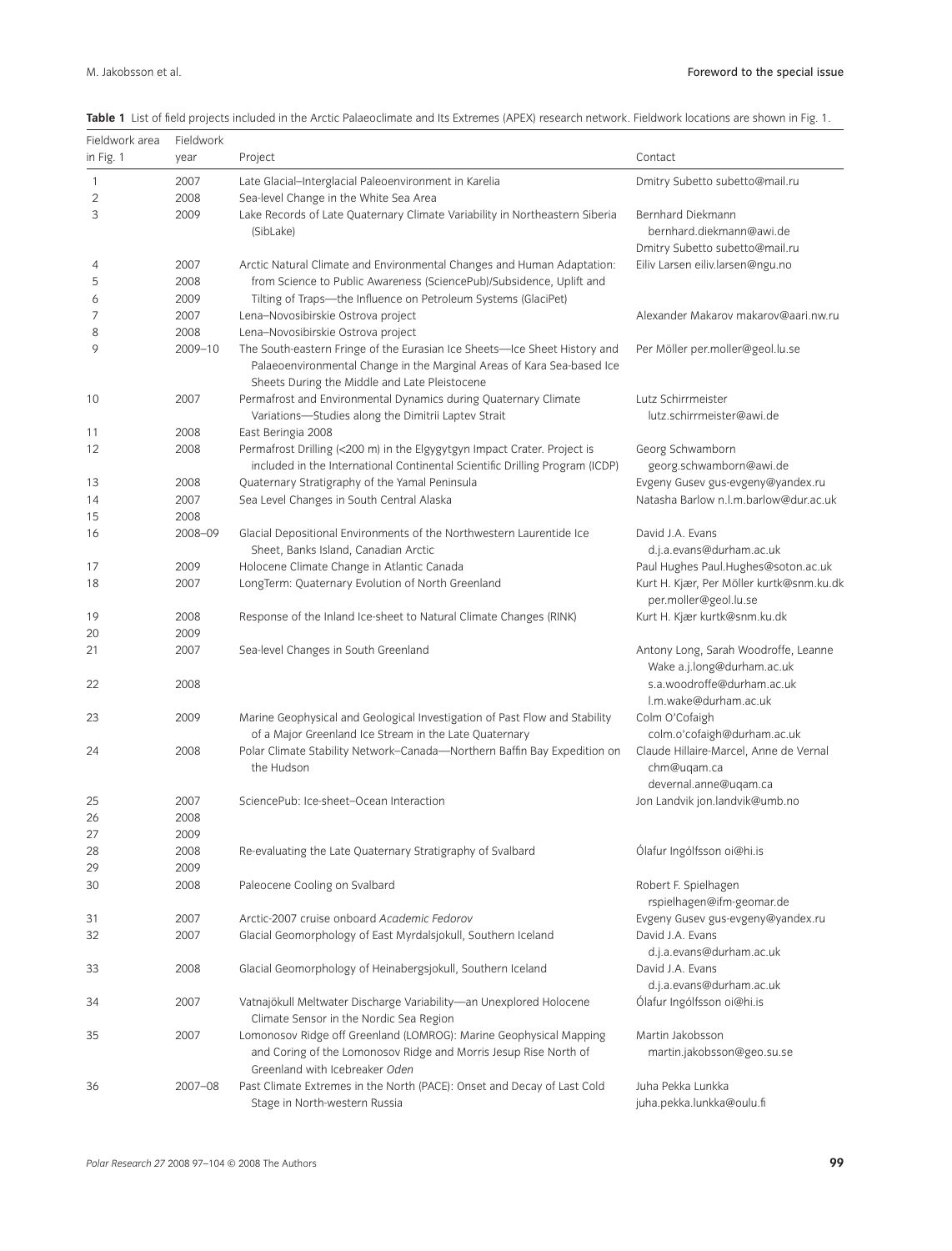**Table 1** *continued*

| Fieldwork area | Fieldwork |                                                                                                         |                                                 |  |
|----------------|-----------|---------------------------------------------------------------------------------------------------------|-------------------------------------------------|--|
| in Fig. 1      | year      | Project                                                                                                 | Contact                                         |  |
| 37             | 2007      | SciencePub/Arctic Ocean Warming in the Past (WARMPAST): marine<br>geological cruises with RV Jan Mayen  | Katrine Husum                                   |  |
| 38             | 2008      |                                                                                                         | katrine.husum@ig.uit.no                         |  |
| 39             | 2009      |                                                                                                         |                                                 |  |
| 40             | 2007      | RV Polarstern cruise ARK-XXII/2                                                                         | Robert F. Spielhagen                            |  |
| 41             | 2007      | Holocene Variability in the Arctic Gateway: RV M.S. Merian cruise<br>MSM05/5b                           | rspielhagen@ifm-geomar.de                       |  |
| 42             |           | Polygons in Tundra Wetlands: Dynamics and Response to Climate Variability<br>in Polar Regions (POLYGON) | Lutz Schirrmeister<br>lutz.schirrmeister@awi.de |  |



**Fig. 1** Map of field projects included in the Arctic Palaeoclimate and Its Extremes (APEX) research network. The map was constructed during APEX's Second International Conference and Workshop. Stars indicate fieldwork locations, both for planned work and work already conducted. For project names and other details, see Table 1. The areas in focus in this special issue are marked with orange (terrestrial) and white (marine) boxes: 1, Möller et al.; 2, Hjort & Funder; 3, Schirrmeister et al.; 4, Ingólfsson et al.; 5, Mangerud et al.; 6, Hall et al.; 7, Bauch et al.; 8, Darby & Zimmerman; 9, Nørgaard-Pedersen et al.; 10, Polyak et al.; 11, Löwemark et al.; 12, Van Nieuwenhove et al.

air temperatures, or rapid changes in oceanography and sea ice. Importantly, it must be recognized that to define an "extreme" we need a robust understanding of the background, or "steady state", of a particular system. This can be achieved for past Arctic climate and environmental conditions through studies of the landforms of the Arctic, glaciers and ice sheets, and sediments deposited on land and in the ocean. These archives comprise the available source data to decipher key components of the palaeoclimatic and palaeoenvironmental evolution of the Arctic region, and, thus, to potentially define extreme conditions. However, only by integrating the results from terrestrial and marine studies will it be possible to develop a holistic understanding of the role of the Arctic in the global climate system. The APEX programme is coordinated around the following six research themes.

• Cold extremes: Arctic marine and terrestrial glacial maxima; sea-level minima and sea-ice maxima; Arctic Ocean palaeoceanography; ice shelf extent; past atmospheric circulation.

• Warm extremes: interglacial and interstadial environments; sea level maxima; sea-ice minima; Arctic Ocean palaeoceanography; ice shelf extent.

• Hydrological extremes: fluvial–marine interaction; freshwater budget and ice-dammed lakes.

• Permafrost extremes: maximum and minimum extent; rates of change; response to climate change.

• Glaciodynamical extremes: ice sheet configurations and instability; palaeo-ice-stream dynamics and feedback mechanisms.

• Biotic change: evolution of the Arctic marine and terrestrial biosphere, and its response to extreme palaeoclimatic conditions; ice-age development of human settlement.

• Human adaptation to environmental and climate extremes.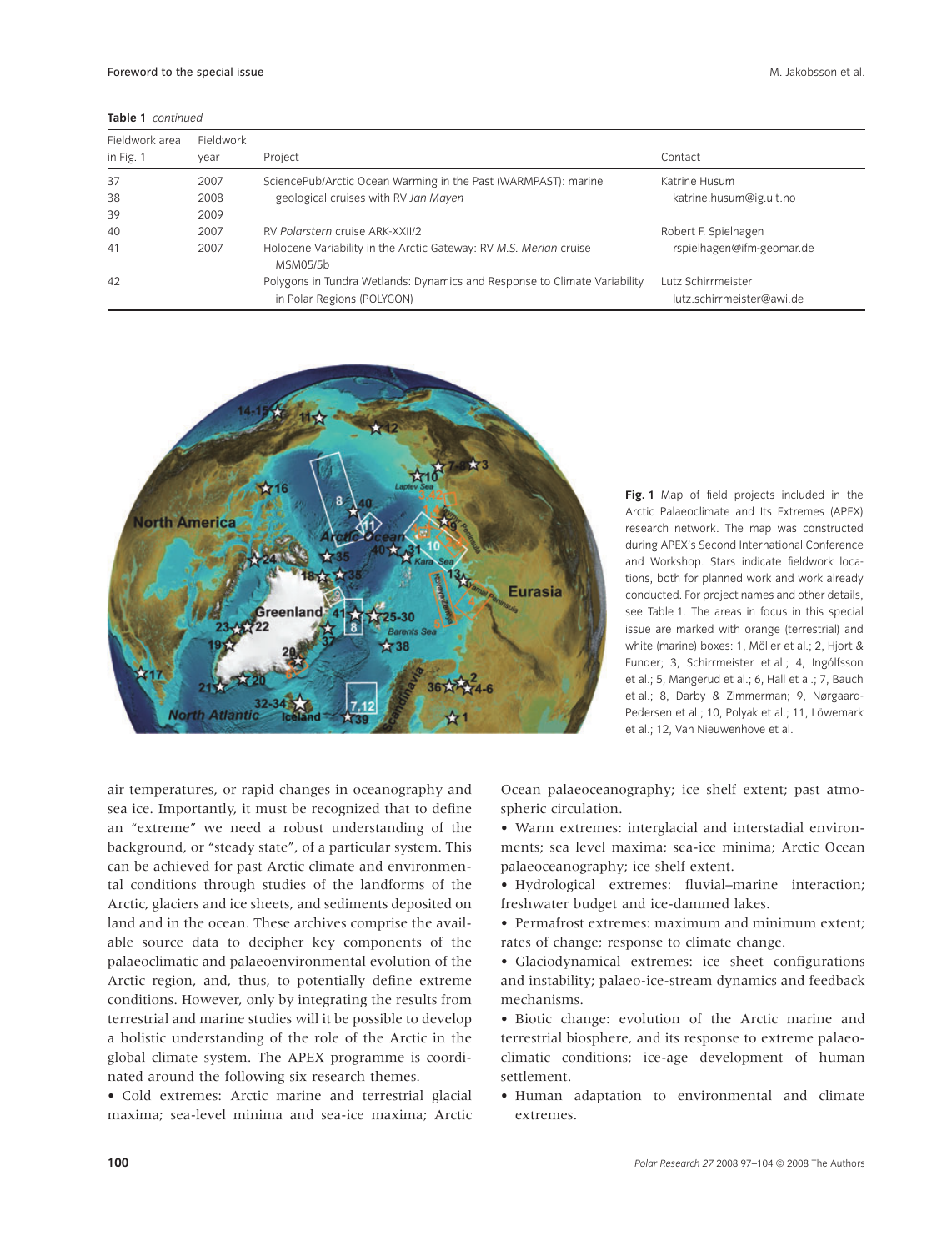## **Summary of the first results from APEX presented in this issue**

#### **Terrestrial data**

The Late Quaternary Eurasian ice sheet reconstructions by the QUEEN programme (Svendsen et al. 2004) are central to the ongoing APEX research in the Eurasian Arctic (Fig. 1). In some areas, modifications of the ice sheet limits published by Svendsen et al. (2004) have been suggested (e.g., Larsen et al. 2006), whereas in other areas there seems to be a larger consensus on the ice sheet extent in time and space. This is how research progresses, and as more fieldwork is carried out within APEX we will see more updates. However, it is hard to envision a paradigm shift comparable with the change of the long-held view of the existence of a huge circum-Arctic Late Weichselian ice sheet (Grosswald 1998).

In this issue of *Polar Research*, Astakhov discusses the ice sheet reconstructions of QUEEN in a climatic context. There are clear patterns in spatial extent during the different Weichselian maximum extentions, in particular along an east–west profile. Whereas the Early Weichselian Scandinavian ice sheet to the west was relatively small, the ice sheet over the Barents–Kara seas and Arctic Russian mainland to the east was large. In contrast, during the Late Weichselian the ice sheet was large over Scandinavia, the adjacent north-western Europe and Svalbard–Barents Sea, whereas it was relatively limited over Arctic Russia, and did not reach the eastern fringe of the Kara Sea region. Astakhov suggests that this pattern of ice sheet asymmetry can be explained by a progressive aridification of the Eurasian north during the Late Quaternary. The climate of eastern Eurasia during the last glaciation was characterized by extreme cold and dry conditions. As moisture is the key factor to grow an ice sheet, the progressive dryness and lack of moisture supply from the North Atlantic inhibited the growth of a significant Late Weichselian ice sheet in western Siberia. The overarching climatic mechanism leading to this aridification is, however, not understood, and more research is required. This scientific question is a challenge for APEX, and may inspire the network's numerical modellers.

The Taymyr Peninsula is the northernmost part of the Eurasian continent that was reached by Late Quaternary ice sheets. Möller et al. (this issue) investigated the northwesternmost tip of Taymyr, called Cape Chelyuskin. They conclude that the Eurasian LGM ice sheet did not reach the northern Taymyr Peninsula. The two glaciations that they identified to have extended over this area were the Saalian (marine isotope stage 6 [MIS 6]) glaciation and Early Weichselian (MIS 5.4) glaciation. Based on fieldwork results from further to the south on the western Taymyr Peninsula, Hjort & Funder (this issue) discuss the problem of glacial inception, i.e., how the first ice sheets begin to form and grow. They interpret their data to show that glaciers in the Byrranga Mountains and nearby highlands during at least two occasions began to grow and later expanded towards the coast, to eventually merge with larger ice sheets. However, the younger of the glacial inceptions in the Byrranga Mountain area is presumed to be of Saalian age by Hjort & Funder, and the last event when a large ice sheet from the Kara Sea basin covered the southern Taymyr Peninsula occurred during the Early or Middle Weichselian. Furthermore, they conclude that southern Taymyr was ice-free during the LGM, in agreement with the QUEEN reconstruction of Svendsen et al. (2004).

Ice sheet inception is a topic that is further discussed by Ingólfsson et al. in this APEX special issue. From analyses of stratigraphies from the perimeter of the Kara Sea, and the pattern of very high raised beaches on Severnaya Zemlya, they find support for the inception model developed by Siegert et al. (2002), which in turn, was inspired by ideas from, e.g., Hughes et al. (1977). The theory is that mountainous areas around the Kara Sea basin, as well as islands with existing ice caps, act as breeding spots for glaciers that, when the climate develops towards the glacial stage mode, eventually grow large and thick enough to cause substantial isostatic depression. The isostatic depression of the perimeter of the Kara Sea basin causes an uplift of the shallow shelf area as a result of forebulging. The net effect from this, and a global drop in sea levels caused by the growing large ice sheets in the Northern hemisphere, is an overall shallower Kara Sea. The shallower Kara Sea facilitates the formation of thick perennial sea ice, which ultimately turns into grounded shelf ice in some areas. Once glaciers from the surrounding coastal areas and islands merge with the shelf ice, the Kara Sea marine-based ice sheet develops.

From the western Laptev Sea east of the Taymyr Peninsula all the way to Alaska, a huge landmass repeatedly formed when the sea level was lower during glacial periods. This large, extremely low-relief, landmass is commonly referred to as Beringia, and the current consensus is that no large ice sheets existed there during the Late Quaternary because of the extremely dry environment. The coastal areas of eastern Siberia, which during glacial periods comprised the inland continuation of Beringia, are characterized by thick permafrost that formed because of the cold and dry climate. Permafrost contains frozen sediment sequences and ground ice that comprise excellent palaeoenvironmental archives. Schirrmeister et al. (this issue) have extracted palaeo-information about the landscape evolution and climate during the last 60 Ky from such exposed permafrost sections along the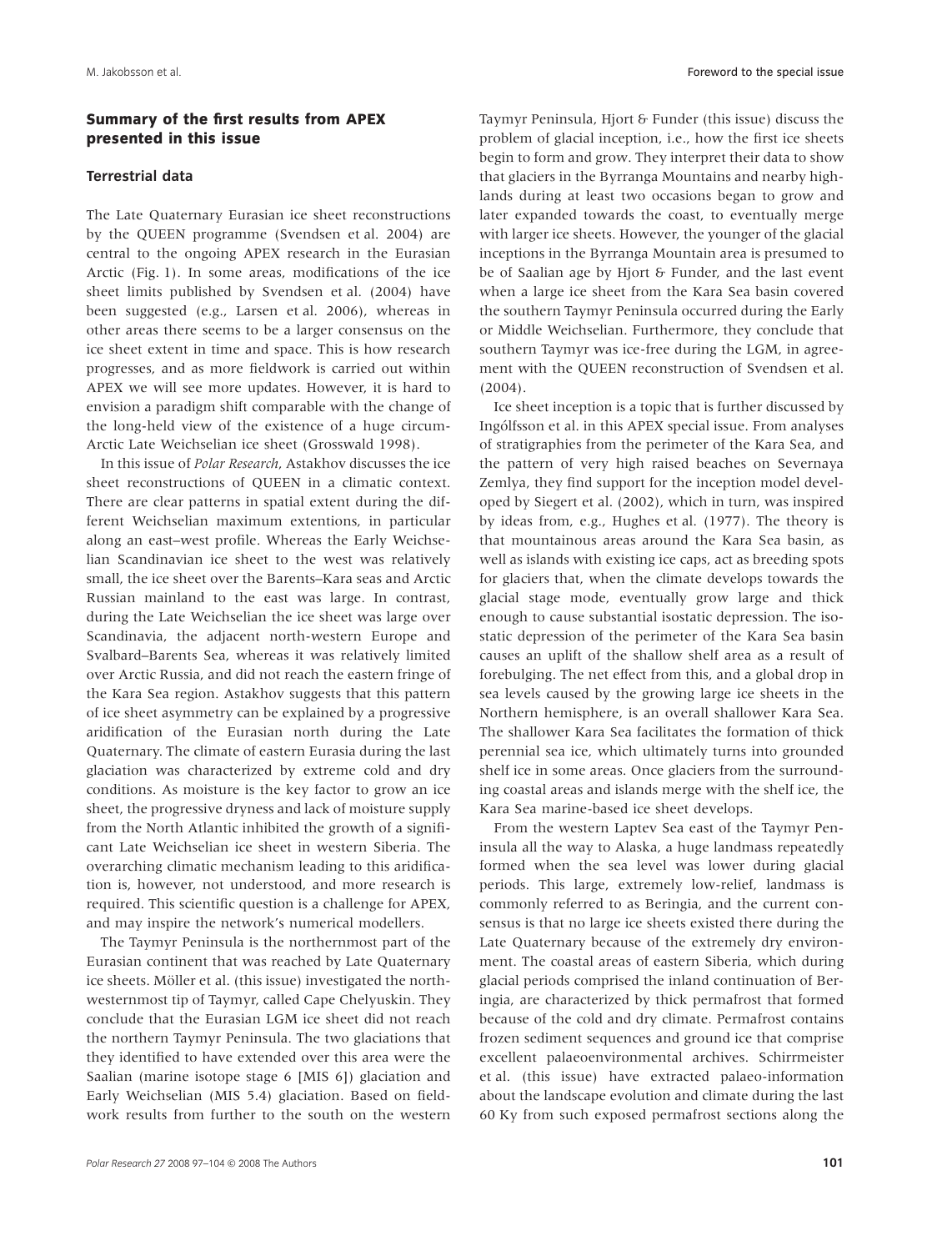western Laptev Sea coast. Schirrmeister et al. conclude that the LGM period was characterized by very cold and dry climate conditions, thereby supporting the suggestion that not enough moisture reached eastern Siberia to extend the Late Weichselian ice sheet over the Taymyr Peninsula.

Not all parts of the Russian Arctic have been accessible for fieldwork, even since the end of the Cold War. One of the most restricted areas is the archipelago of Novaya Zemlya bordering the Barents and Kara seas. In these cases, material collected during earlier expeditions may be extremely valuable, provided that proper metadata exist and samples have been curated properly. Mangerud et al. (this issue) analysed mollusc shells collected in 1921 during an expedition to Novaya Zemlya led by the Norwegian geologist O. Holtedahl. Through radiocarbon and amino acid racemization dating of the mollusc shells, Mangerud et al. are able to conclude that Novaya Zemlya was ice-free at  $35-27$  <sup>14</sup>C Kya. By further analyses of the amino acid racemization results they find that the Late Weichselian ice sheet only overrode the island during the later part of its existence, possibly even following the LGM.

The last of the terrestrial papers in this special APEX issue addresses the most extensive glacial advances that have occurred during the Holocene in the Stauning Alper, located in the Scoresby Sund region of East Greenland. Hall et al. (this issue) find that the maximum Holocene ice extent in this area occurred during the Little Ice Age.

### **Marine data**

Ongoing environmental changes in the Arctic make the analysis of past warm extremes a key issue for research within APEX. It has been suggested that the present warming in the Arctic might lead to similar environmental conditions as those prevailing during the last interglacial stage, the Eemian (MIS5e) (Brigham-Grette & Hopkins 1995), that lasted from ca. 132 000 to 116 000 years B.P. (132–116 Kya) (Shackleton et al. 2003). It should be noted that the base of MIS5e appears to be some 6000 years older than the start of the Eemian Interglacial, which also seems to end well into MIS5d, after the characteristic 5e plateau in benthic  $\delta^{18}O$  (Shackleton et al. 2003). Recent Eemian Arctic palaeoclimate data (Anderson et al. 2006) and modelling efforts (Otto-Bliesner et al. 2005) suggest a warmer Arctic than at present, including a strongly reduced sea-ice coverage. As many last interglacial deposits in the Arctic can hardly be dated more accurately than generally assigning an "Eemian" age to them, it is particularly important to determine the exact timing and modes of oceanic heat flux to the Arctic, which largely occurs by the advection of Atlantic Water

from the North Atlantic. In this issue, the papers of Bauch & Erlenkeuser and Van Nieuwenhove et al. deal with this problem using two widely distributed microfossil groups, which allow semiquantitative reconstructions of water temperatures in the Norwegian Sea during the Eemian period. In contrast with the present interglacial period (last 12 Ky), when an insolation maximum at 65°N around 10 Kya resulted in an early Holocene thermal maximum in the Arctic (Kaufman et al. 2004), Bauch & Erlenkeuser and Van Nieuwenhove et al. show clear evidence of a late Eemian age for the period of warmest near-surface temperatures in the Norwegian Sea. At that time (around 117 Kya), July insolation at 65°N had already decreased to ca. 85% of its interglacial maximum reached at around 126 Kya. As the authors of both papers also find indications of fresher surface waters in the early Eemian, they attribute the apparent delay of fully marine interglacial conditions (i.e., an offset in timing between peak insolation and peak warming) to the melting of the huge Saalian ice sheet over northern Eurasia. Through the release of meltwater, this ice sheet may have exerted an influence on water masses in the northern North Atlantic for a significantly longer time interval than did the (smaller) LGM ice sheet during the last deglaciation and early Holocene.

The Late Quaternary ice sheets on northern Eurasia were a major research topic of the ESF QUEEN programme, and represent a cold extreme end member of palaeoclimate variability, as has also been investigated by APEX. The ice sheet extent in the north-eastern Kara Sea, however, was an open question in the synthesis of the QUEEN results. In this issue, Polyak et al. present new shallow seismic data from this area, and interpret the pre-Holocene sea floor deposits as a diamicton, which apparently extends close to the Taymyr Penisula of northernmost Siberia. These results and the findings of basin infilling sediments south of the southern ice margin on the shelf are in support of a short-term ice sheet advance across the north-eastern Kara Sea, and may help to close an important gap of knowledge regarding the Eurasian ice sheet history.

Both terrestrial and marine results from QUEEN revealed an ice sheet variability on time scales of only 5–10 Ky for build-up and decay during the Weichselian (Spielhagen et al. 2004; Svendsen et al. 2004; Larsen et al. 2006), but resolution of the marine sediment cores was too low to identify short-term events. On the opposite side of the Arctic Ocean, the situation is somewhat different. Little is known from terrestrial records about ice sheet variability in northernmost North America prior to the LGM. From the analysis of sand-sized mineral grains in marine ice-rafted Arctic sediments, however, Darby & Zimmerman (this issue) could reconstruct a short-term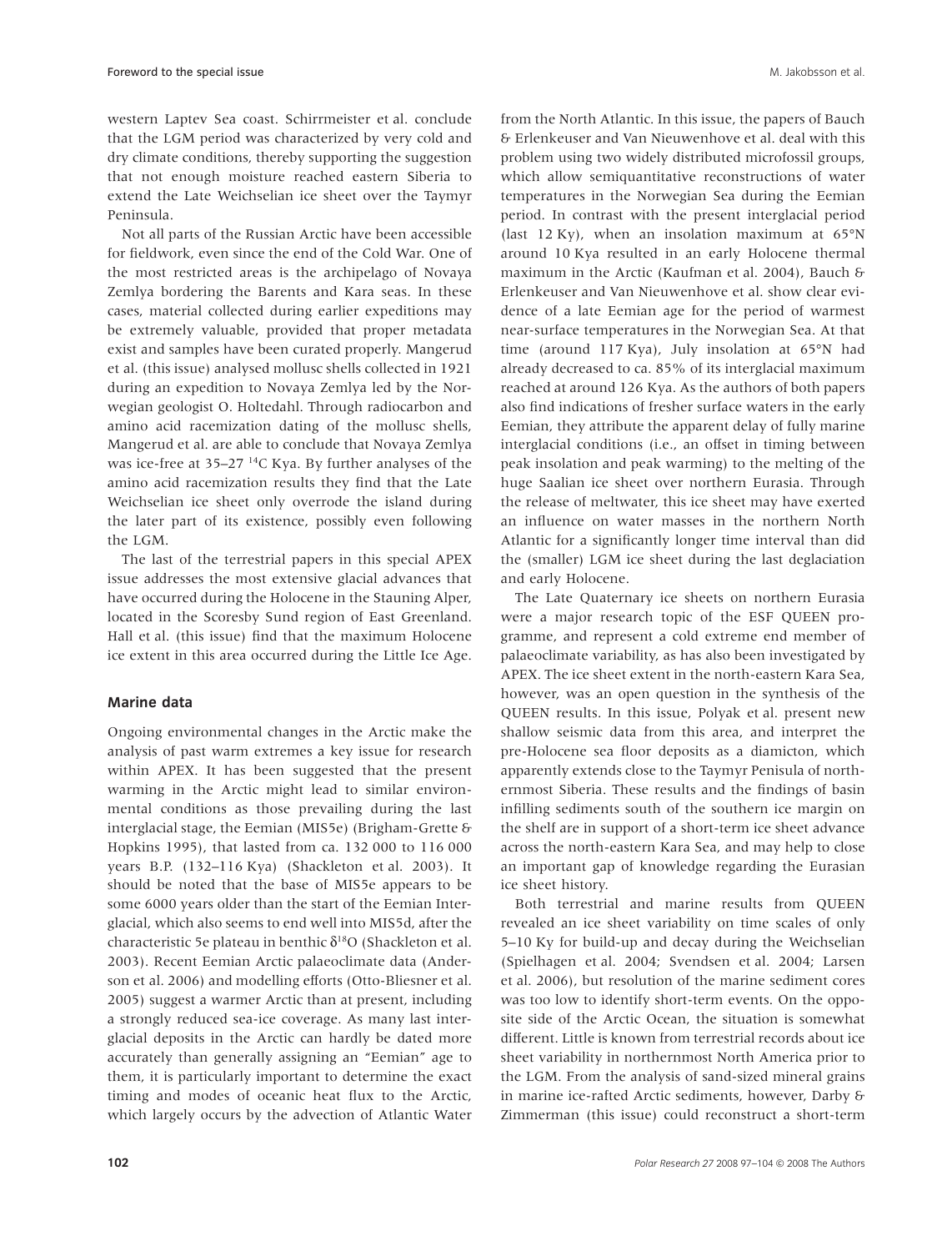variability of the two major ice sheets in this area, the Innuitian and Laurentide ice sheets. According to their findings, partial ice sheet collapses and rebuilding occurred within <5 Ky, and thus on time scales of the North Atlantic Heinrich events. It remains a matter of future research within APEX to find out what triggered these short-term surge events in the relatively dry glacial climates of the North American Arctic.

The deglacial history of Independence Fjord and the adjacent Wandel Sea Basin in northermost Greenland may be representative of large portions of the Canadian Islands and North Greenland along the Arctic continental margin. In this issue, Nørgaard-Pedersen et al. present first, and to a large extent still preliminary, results from this previously unexplored area. Their findings of a subglacial till suggest that the Greenland ice sheet extended far out onto the North Greenland shelf during the LGM. The presence of benthic and planktic foraminifers in Early Holocene marine deposits overlying the till indicates that Atlantic subsurface waters may have intruded into the fjord system shortly after the deglaciation. Such findings fit well in the accumulating evidence for a relatively strong Atlantic Water inflow through Fram Strait in the early Holocene, as was also noted at other sites around north-east Greenland.

The sixth paper dealing with marine sediments in this issue elaborates on the detection of palaeoceanographic signals in sediment cores by the use of X-ray fluoresence core-scanning methods. Löwemark et al. show that advanced instruments are able to trace a short-term variability of bottom water ventilation in the Arctic Ocean through the measurement of Manganese content in sediment cores. Such non-destructive logging methods are becoming ever more important in palaeoceanographic research, because they can be performed at a resolution that is only rarely achieved by conventional sample analyses. The results of Löwemark et al. update the earlier work of Jakobsson et al. (2000), and demonstrate in more detail that deepwater environments in the Arctic Ocean underwent similar rapid changes as did surface waters. To reveal the various parameters that control the variability of deepwater ventilation and renewal, and its exchange with the world ocean, will be a matter of future research within APEX.

#### **Acknowledgements**

APEX was endorsed by IASC in 2008. The First International Conference and Workshop, held during 28–30 March 2007 at the Royal Swedish Academy of Sciences, Stockholm, was supported by the ESF European Polar Board and the Bert Bolin Centre for Climate Research, Stockholm University. The Second International Conference and Workshop, which took place from 1 to 4 April 2008 at the Department of Geography, Durham University, UK, was supported by IASC and Durham University.

#### **References**

- ACIA (Arctic Climate Impact Assessment) 2005. *Arctic Climate Impact Assessment—scientific report*. Cambridge: Cambridge University Press.
- Anderson P., Bennike O., Bigelow N., Brigham-Grette J., Duvall M., Edwards M., Frechette B., Funder S., Johnsen S., Knies J., Koerner R., Lozhkin A., Marshall S., Matthiessen J., Macdonald G., Miller G., Montoya M., Muhs D., Otto-Bliesner B., Overpeck J., Reeh N., Sejrup H.P., Spielhagen R., Turner C. & Velichko A. 2006. Last interglacial Arctic warmth confirms polar amplification of climate change. *Quaternary Science Reviews 25*, 1383–1400.
- Backman J., Jakobsson M., Løvlie R., Polyak L. & Febo L.A. 2004. Is the central Arctic Ocean a sediment starved basin? *Quaternary Science Reviews 23*, 1435–1454.
- Bauch H.A., Mueller-Lupp T., Taldenkova E., Spielhagen R.F., Kassens H., Grootes P.M., Thiede J., Heinemeier J. & Petryashov V.V. 2001. Chronology of the Holocene transgression at the north Siberian margin. *Global and Planetary Change 31*, 125–139.
- Boström K. & Thiede J. 1984. *Ymer-80 Swedish Arctic Expedition. Cruise report for marine geology and geophysics. Meddelanden från Stockholms Universitets Geologiska Institution 260*.
- Brigham-Grette J. & Hopkins D. 1995. Emergent marine record and paleoclimate of the last interglaciation along the northwest Alaskan coast. *Quaternary Research 43*, 159–173.
- Chen J.L., Wilson C.R. & Tapley B.D. 2006. Satellite gravity measurements confirm accelerated melting of Greenland ice sheet. *Science 313*, 1958–1960.
- Comiso J.C., Parkinson C.L., Gersten R. & Stock L. 2008. Accelerated decline in the Arctic sea ice cover. *Geophysical Research Letters 35*, 1–6.
- Elverhøi A., Dowdeswell J.A., Funder S., Mangerud J. & Stein R. 1998. Glacial and oceanic history of the polar North Atlantic margins: an overview. *Quaternary Science Reviews 17*, 1–10.
- Grosswald M.G. 1998. Late Weichselian ice sheets in Arctic and Pacific Siberia. *Quaternary International 45/46*, 3–18.
- Holtedal H. 1955. *On the Norwegian continental terrace, primarily outside Möre-Romsdal: its geomorphology and sediments*. Bergen: University of Bergen.
- Hughes T.J., Denton G.H. & Grosswald M.G. 1977. Was there a late-Würm Arctic ice sheet? *Nature 266*, 596–602.
- Jakobsson M. 1999. First high-resolution chirp sonar profiles from the central Arctic Ocean reveal erosion of Lomonsov Ridge sediments. *Marine Geology 158*, 111–123.
- Jakobsson M., Løvlie R., Al-Hanbali H., Arnold E., Backman J. & Mörth M. 2000. Manganese and color cycles in Arctic